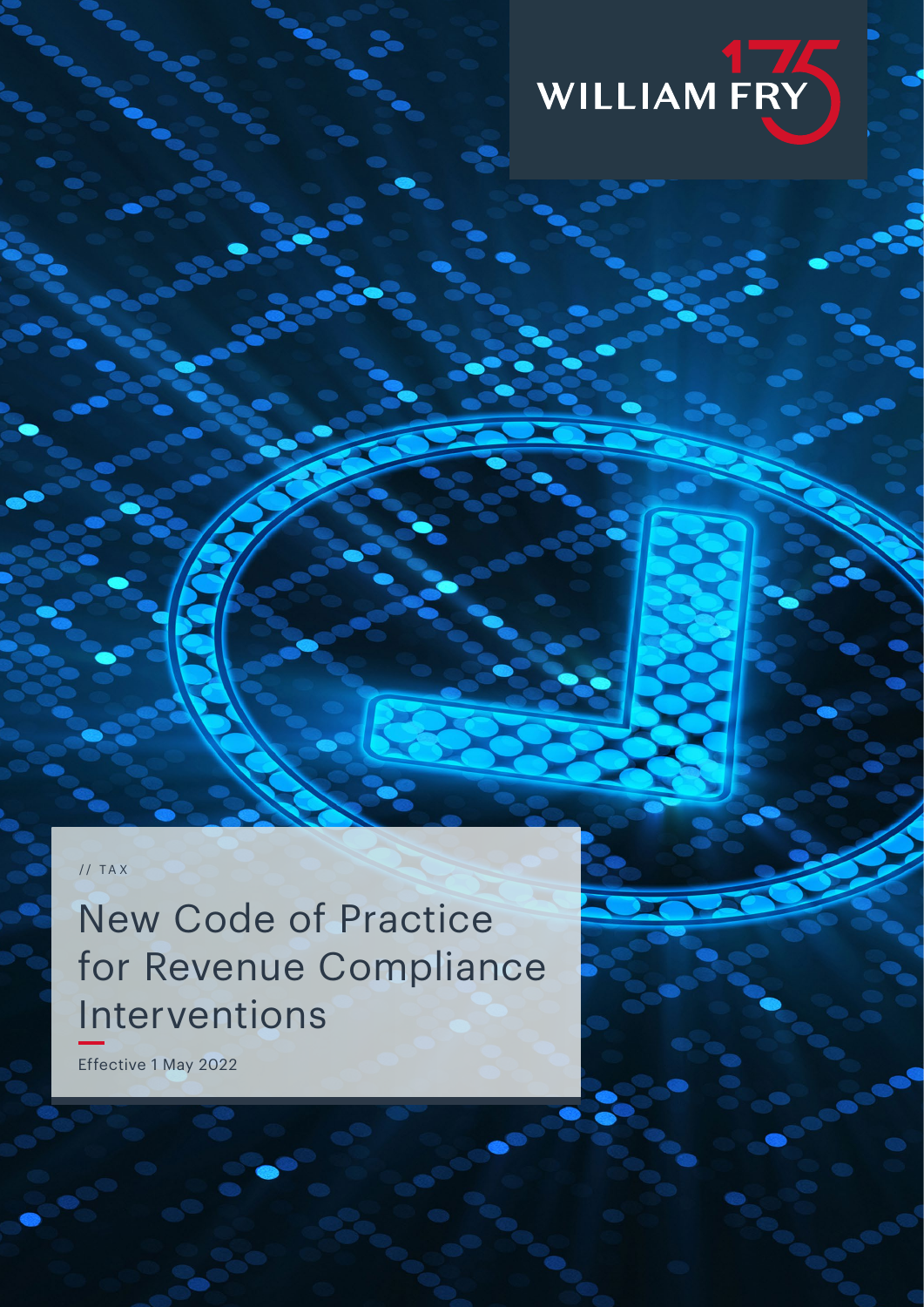# **INTRODUCTION**

A new Code of Practice for Revenue Compliance Interventions was recently published. From 1 May 2022, the Code of Practice will significantly change interactions between Revenue and taxpayers. "Aspect queries" are no longer part of the compliance intervention framework and have been replaced and modified by the new concept of a "risk review". This is significant as it impacts a taxpayer's ability to make an "unprompted" voluntary disclosure. In certain cases, this will increase the level of penalties applicable to an undeclared tax liability.

The Code of Practice confirms that Revenue continues to take a more targeted approach to risk and tax non-compliance. Given the changes, taxpayers should carry out a self-review and consider if it is necessary to make an "unprompted" qualifying disclosure before the new code is operational on 1 May 2022.

This briefing examines some of the key changes and new concepts under the updated Revenue Code of Practise for Revenue Compliance Interventions.

# **NEW CODE OF PRACTICE FOR REVENUE COMPLIANCE INTERVENTIONS – EFFECTIVE 1 MAY 2022**

Revenue recently published its new Code of Practice for Revenue Compliance Interventions (Code) which will come into effect on 1 May 2022. The Code sets out how Revenue will conduct their interventions, what taxpayers can expect when Revenue conduct interventions, and the benefits of disclosing a tax default at the earliest opportunity.

The Code will apply to interventions commenced on or after 1 May 2022. The existing Code of Practice (first introduced in 2010) will continue to apply to current Revenue interventions and those commenced before 1 May 2022.

Whilst much of the existing Code of Practice and its concepts remain unaffected, this briefing sets out some principal changes that taxpayers should be aware of. Given the changes, taxpayers should self-review their tax compliance positions and consider if it is necessary to make an "unprompted" voluntary disclosure of any issues identified before the Code becomes operational on 1 May 2022.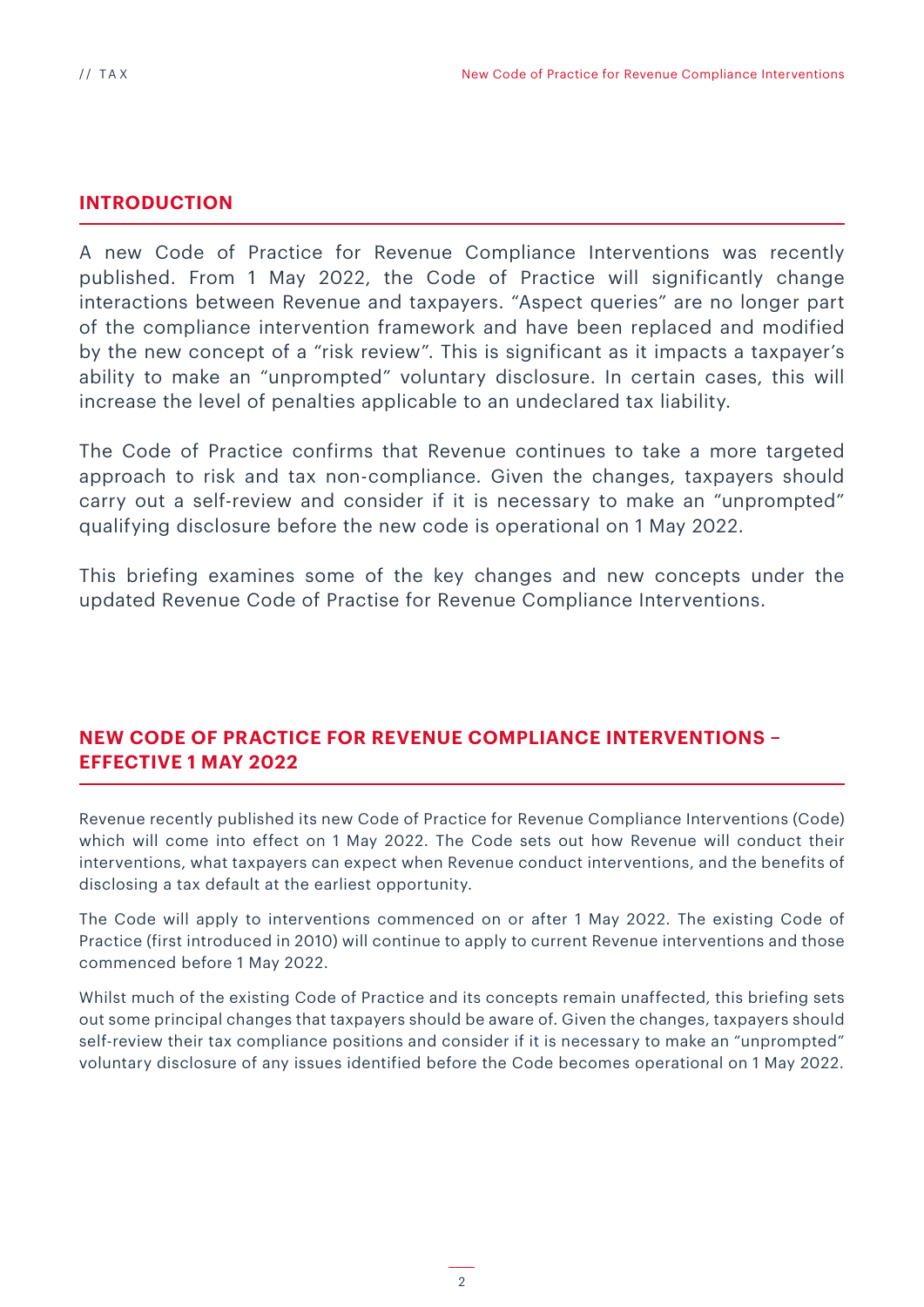# **QUALIFYING DISCLOSURES**

To fully appreciate the changes introduced, it is important to understand the concept of a qualifying disclosure. In broad terms, this is a written disclosure to Revenue of a tax or duty liability or other errors made on a tax return accompanied by:

- I. a declaration that all matters in the disclosure are correct and complete, and
- II. payment of the tax and interest arising.

In the case of underpaid tax, both interest and penalties can apply. However, the rate of penalty can be mitigated by making a qualifying disclosure and co-operating with the Revenue intervention. Furthermore, a qualifying disclosure will secure the benefit of non-publication on Revenue's quarterly List of Tax Defaulters. Finally, Revenue will not initiate an investigation with a view to prosecution of the taxpayer concerning the matter disclosed.

Qualifying disclosures can be classified as "unprompted" or "prompted", depending on the timing of the intervention. This will impact the level of penalty mitigation available. An "unprompted" qualifying disclosure is made prior to Revenue notifying the taxpayer that it is initiating certain Revenue interventions (as explained below, under the existing Code of Practice the relevant intervention is a tax audit, however, from 1 May 2022, both tax audits and the new concept of a risk review will be included). A "prompted" qualifying disclosure is made following receipt of the notification of the relevant Revenue intervention but before the actual commencement of the intervention.

Notably, the Code reiterates the Finance Act 2021's reinstatement of a taxpayer's ability to make a qualifying disclosure in respect of "offshore matters", which had previously been restricted.

# **NEW GRADUATED RESPONSE TO RISK**

The Code sets out a Compliance Intervention Framework intended to provide a consistent graduated response to tax risk. The interventions range from Revenue reminding and encouraging taxpayers to fulfil their tax compliance obligations, to criminal investigations for serious cases of fraud or evasion.

There are now three risk-based intervention levels. Revenue may initiate an intervention at any level in response to a perceived tax risk. An intervention may also be escalated to a higher level during an existing Revenue intervention.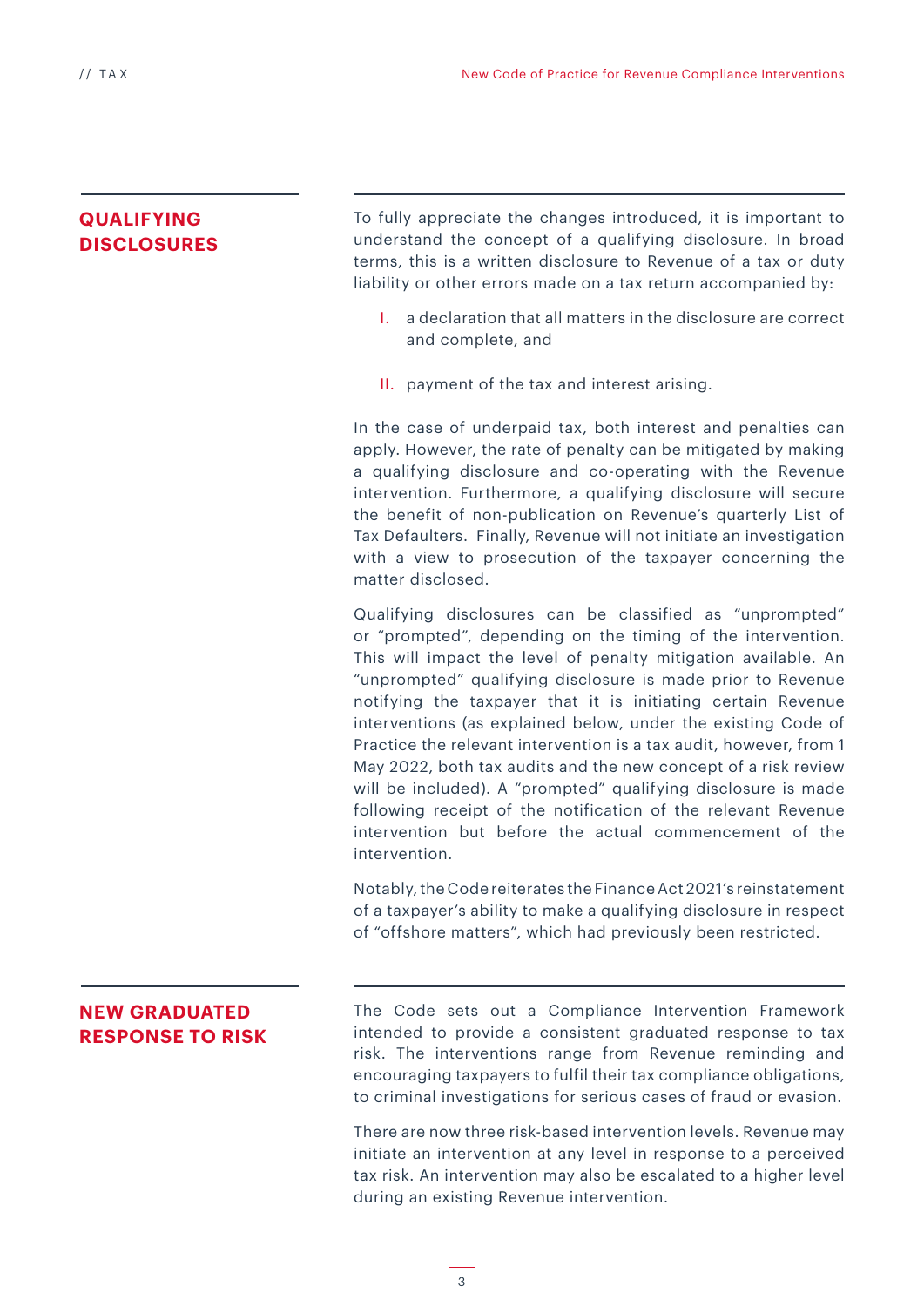# **LEVEL 1 INTERVENTIONS**

Level 1 interventions are designed to support tax compliance and include:

- Reminder Notification of Outstanding Tax Returns.
- Request to self-review a tax return.
- Profile Interview i.e., a meeting with a taxpayer to understand the business and its tax affairs.
- Engagement with businesses under the Cooperative Compliance Framework (CCF) (this involves Revenue and the taxpayer agreeing actions to ensure compliance).

Under a Level 1 intervention, taxpayers retain the ability to make an "unprompted" qualifying disclosure in respect of a tax default.

# **LEVEL 2 INTERVENTIONS**

Level 2 interventions concern risk-based reviews of the data provided in tax returns including:

- Risk Reviews (this is a new concept detailed below).
- Tax Audits.

A "Notification of a Revenue Level 2 Compliance Intervention" should issue to the taxpayer giving 28 days notice of the risk review or audit. The 28 days notice provided under the Code increases taxpayers' time to prepare for a tax audit; the existing notice period for a tax audit is 21 days.

Following receipt of the Level 2 intervention notification and prior to the commencement of the risk review or audit, the taxpayer will only be able to make a "prompted" voluntary disclosure to address any default or non-compliance.

Taxpayers can also secure an agreed period to prepare a qualifying disclosure (up to 60 days). Taxpayers must submit a "notice of intention" to make a qualifying disclosure to obtain this additional time. In the case of "unprompted" qualifying disclosures, the "notice of intention" must be submitted within 21 days of the notification of the Level 2 intervention (increased for audits from 14 to 21 days).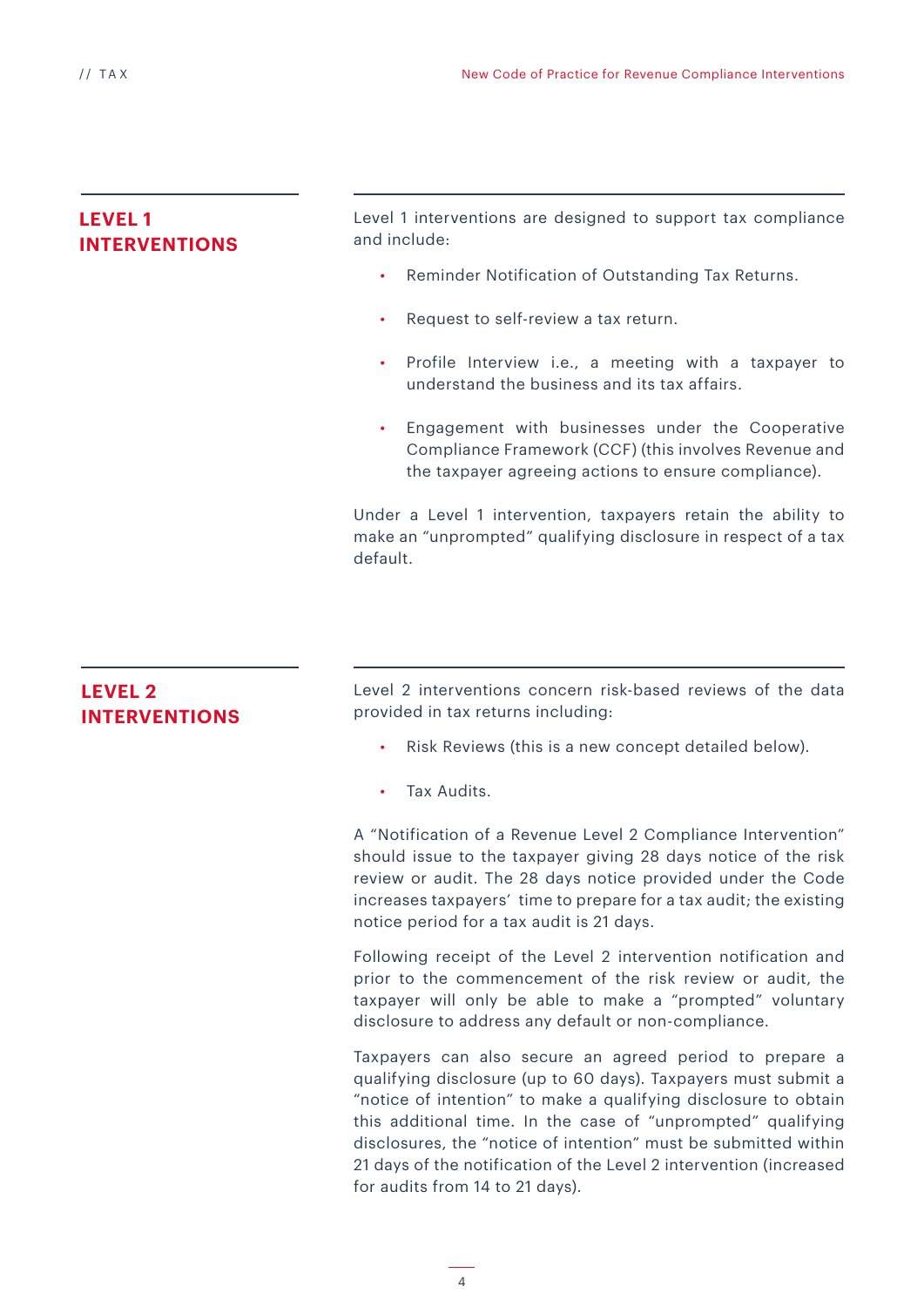### RISK REVIEW

A risk review is a new concept under the Code and is defined as "a focused intervention to examine a risk or small number of risks on a return". It is narrower in scale than an audit. It essentially replaces the "aspect query" procedure, which is not included in the Code; but there are some key differences.

Currently, a taxpayer who receives an aspect query retains the opportunity to make an "unprompted" qualifying disclosure. From 1 May 2022, a taxpayer who receives a notification of a risk review can only make a "prompted" disclosure before the commencement of the Revenue review. This change will impact the level of penalty mitigation available to that taxpayer. Revenue indicated that the rationale for this change, is because in the case of a level 2 intervention, it has actively identified the tax risk in question and has invited the taxpayer to quantify any liability arising.

# **LEVEL 3 INTERVENTIONS**

Level 3 interventions tackle suspected fraud and tax evasion and comprise a Revenue investigation procedure.

A taxpayer under investigation cannot make an "unprompted" or "prompted" qualifying disclosure. They can make a disclosure or settlement with Revenue. However, this will not secure the benefits of a qualifying disclosure in terms of penalty mitigation, non-publication on Revenue's quarterly List of Tax Defaulters, or assurance that the matter will not be referred to the DPP for criminal prosecution.

It is notable that under the Code, the tax threshold for publication on Revenue's quarterly List of Tax Defaulters will increase from €35,000 to €50,000, with effect from 1 May 2022.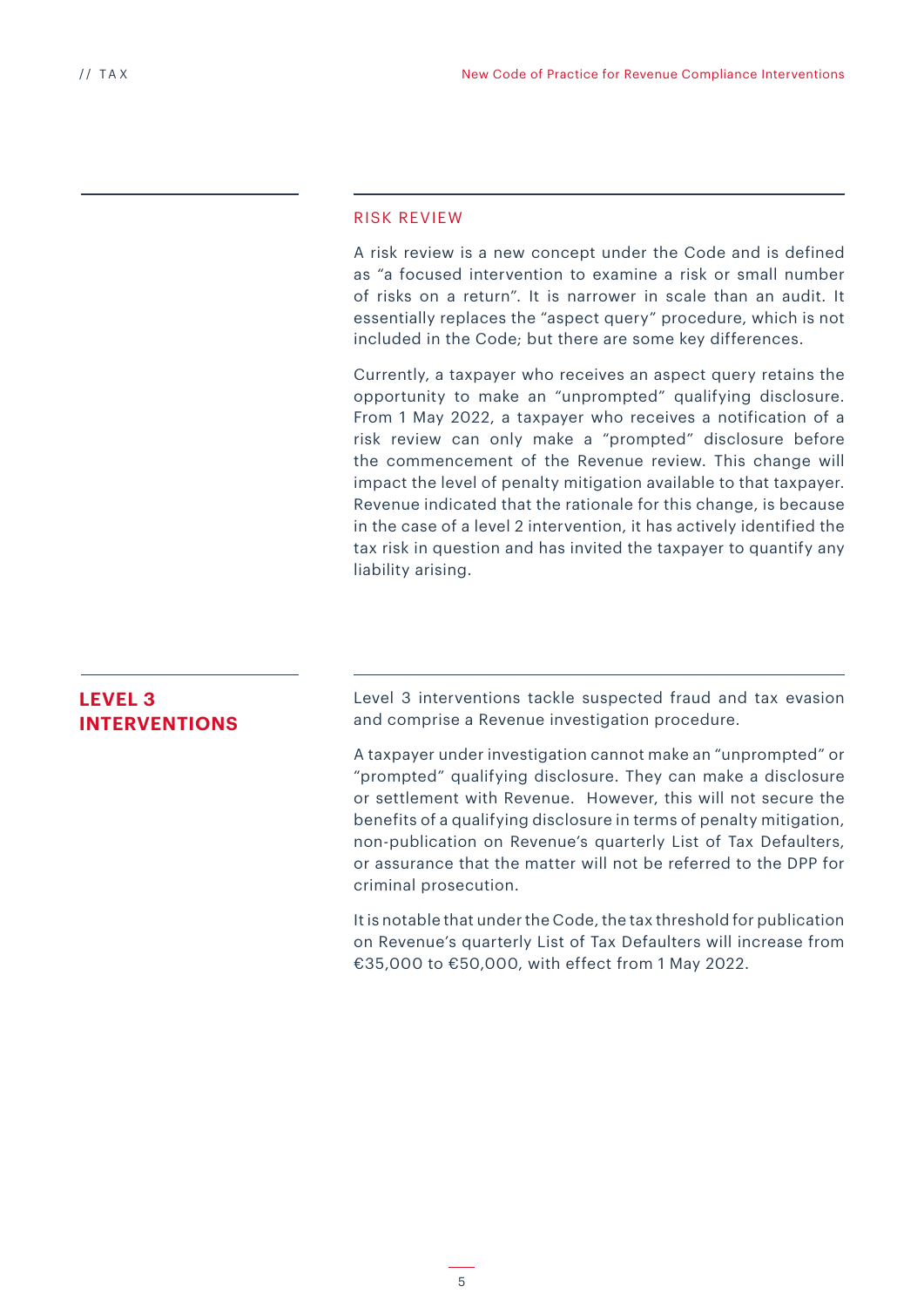|                               | Level 1                                                                            | Level 2                                 | Level <sub>3</sub>                  |
|-------------------------------|------------------------------------------------------------------------------------|-----------------------------------------|-------------------------------------|
| Objective                     | <b>Support Compliance</b>                                                          | Challenge Non-<br>Compliance            | Tackle High-Risk<br>Cases/Practices |
| Activity                      | Self-Reviews<br>Profile Interviews<br>Non-filer reminder<br><b>CCF Engagements</b> | Risk Review Audit                       | Investigation                       |
| <b>Disclosure</b><br>Position | Unprompted<br>Disclosure Available                                                 | <b>Prompted Disclosure</b><br>Available | No Qualifying<br><b>Disclosure</b>  |

## **SUMMARY TABLE EXPLAINING LEVEL 1, 2 AND 3 INTERVENTIONS**

**FINAL REMARKS** The Code confirms that Revenue continues to take a more targeted approach to tax risk and tax non-compliance. This highlights how important it is for taxpayers to complete their own tax risk assessments on an ongoing basis to identify any issues that may require remediation.

> It is also important to obtain professional advice as soon as Revenue initiate any form of intervention to ensure that the appropriate steps are taken, and the intervention is not escalated.

> There are many ways for taxpayers to regularise their tax affairs prior to commencement of a Revenue intervention e.g., qualifying disclosures, technical adjustments, self-correction, or "no loss of revenue" claims. William Fry Tax Advisors can assist taxpayers in carrying out second reviews of their tax affairs, regularising their tax affairs and advising on the options available in dealing with any tax controversy matters.